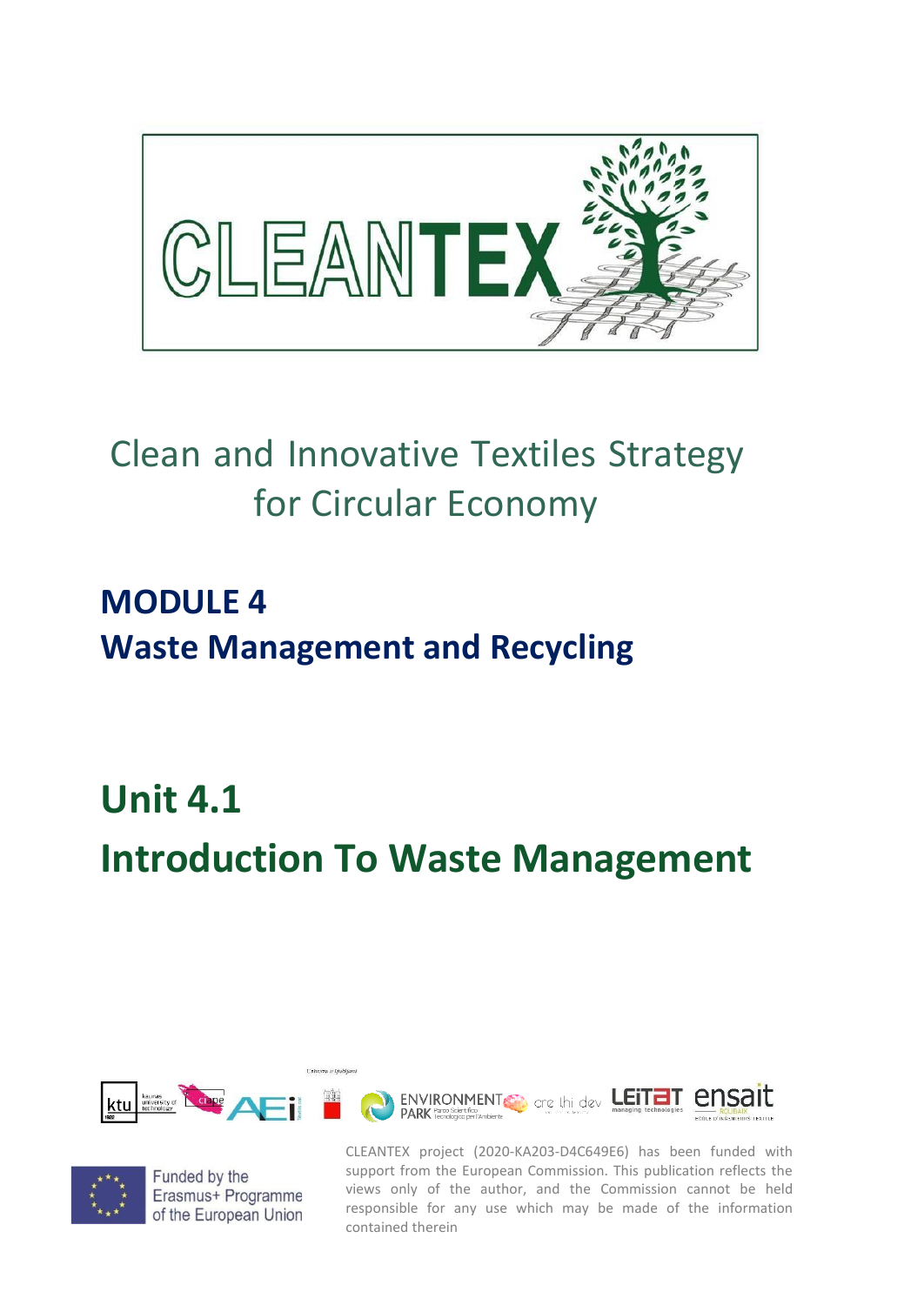Inthis lecture you will find an introduction to waste management, inorder to give a perspective into waste treatment and learn the best practices to manage them.

To introduce waste management, it is strictly necessary to define the waste management hierarchy. The waste hierarchy is a tool and conceptual framework designed to guide and rank waste management decisions at both the individual and organisational level. It gives top priority to waste prevention, followed by reduce, re-use, recycling, recovery and finally disposal. This concept is in the evaluation of processes that protect the environment alongside resource and energy consumption from most favourable to least favourable actions. The hierarchy establishes ideal program priorities based on sustainability. To be sustainable, waste management cannot be solved only with technical end-of-pipe solutions, but an integrated approach is necessary.

The hierarchy helps us rethink our relationship with waste based on six priorities ranked in terms of what is best for the environment. This is often illustrated as a six-tier inverted pyramid as you can see here. We will break down the pyramid to define each block and indicates an order of preference for action to reduce and manage waste. The hierarchy captures the progression of a material or product through successive stages of waste management and represents the latter part of the life cycle for each product. Therefore, the first block on the pyramid is the

- 1. Prevention Block: Preventing waste generation is essential to prevent the environmental impact. Waste minimisation involves redesigning products and processes and/or changing societal patterns of consumption and production.
- 2. Reduce Block: This stage encourages industries, communities and governments to reduce their use of virgin raw materials to produce goods and services. The idea is to maximise efficiency and prevent the unnecessary consumption of resources through steps such as:
	- $\circ$  Procuring raw materials that come with the least packaging or require the fewest resources to refine.
	- o Avoiding disposable or single-use goods.
	- o Procuring materials that are recycled or can be recycled, repaired or reused.
	- o Optimising inventory to prevent perishable goods (e.g., food) from going to waste.
- 3. Reuse Block and preparation for reuse is giving the products a second life before they become waste. Preparing materials for reuse in their original form is the third-best approach to waste management. Aside from reducing landfill impact, reusing waste also allows companies to avoid spending money on new goods or virgin materials or paying a provider to dispose the waste.

Some examples where everybody can use these measures to prepare common items for reuse can be:

- o Refilling toner and printer cartridges instead of buying new ones.
- $\circ$  Reuse wheels from scrap cars, which are in a good condition, but the car became scrap.
- o Reusing envelopes, boxes and other packaging materials.
- o Donating or selling used furniture, computers and other office equipment, that can be useful in other sectors as education or similar.
- 4. Recycle Block: any recovery operation by which waste materials are reprocessed into products, materials or substances whether for the original or other purposes. It includes composting and it does not include incineration. Recycling involves processing materials that would otherwise be sent to landfills and turning them into new products. It is the fourth step of the waste management hierarchy because of the extra energy and resources that go into creating a new product. For instance, scrap paper can be recycled, but the process requires water and electricity to transform it into pristine paper products.
- 5. Recover Block: When further recycling is not practical or possible, businesses can recover energy or materials from waste through processes such as:
	- o Incineration
	- o Anaerobic digestion
	- o Gasification
	- o Pyrolysis.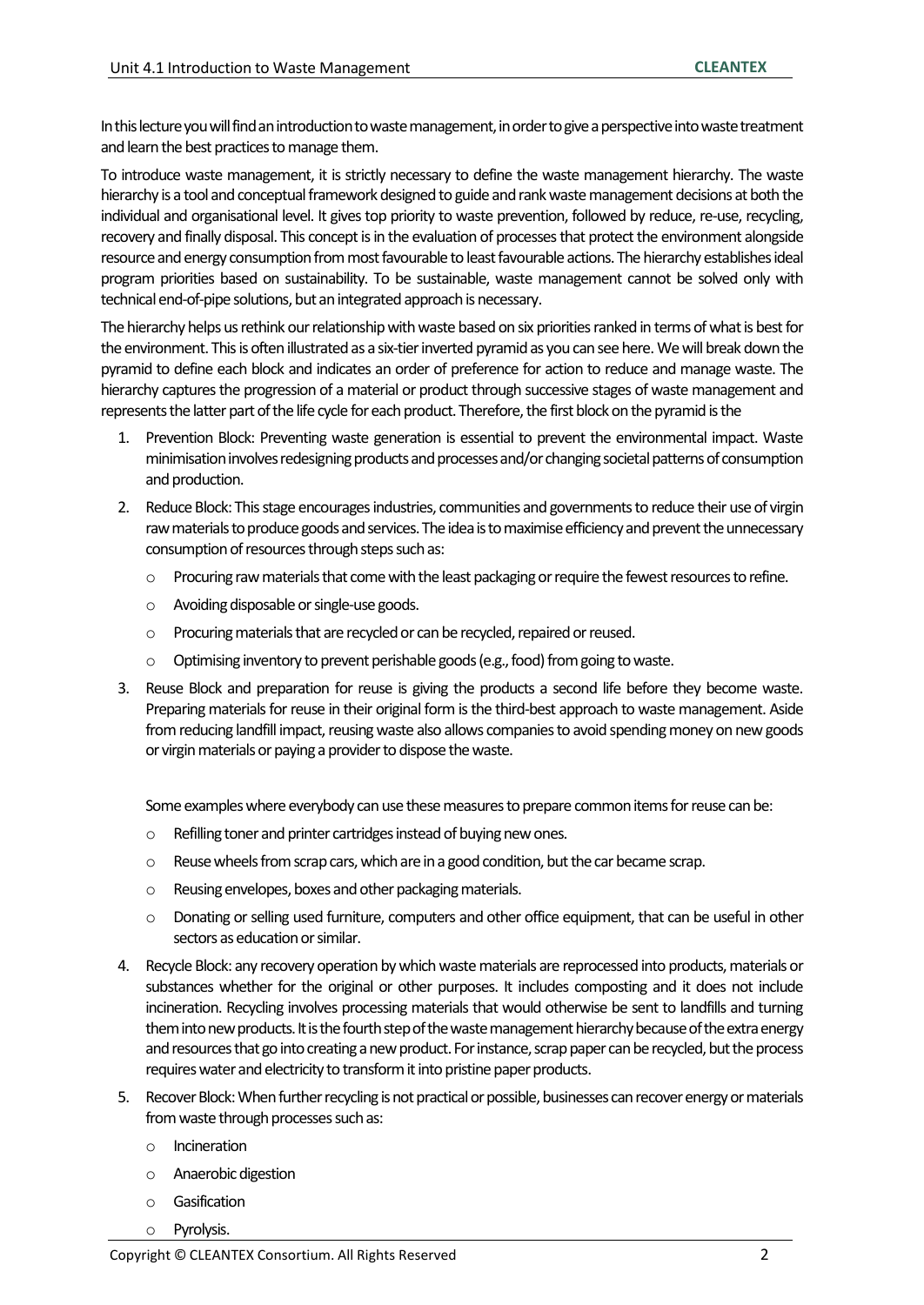The recovered energy can be made available for the organisation's use or fed back into the electricity grid.

6. Dispose Block: The last option on the waste hierarchy, Disposal is the processes to discard of waste trought landfilling, incineration, pyrolysis, gasification and other finalist solutions $^1$ .

To dispose textile waste, it is important to differentiate between citizen and companies, basically the quantities of waste are different, while citizens can generate a limited amount of waste, companies can generate huge quantities, that is why it is important to differentiate the ways of collecting waste.

First, regarding citizens, more than 90% of the collection comes from clothing and footwear containers, both on the street and in public or private establishments, including municipal waste. Second, concerning companies, for specific collection associated with economic activities, bulk collection is carried out at the production site, where the textile waste has previously been prepared in sacks, cages, etc $^2$ .

Specifically, the collection and reduction waste models $3$  are:

- − Door-to-door: Door-to-door selective collection (DtD) consists in leaving out refuse for municipal collectors outside your front door, on given days and at given times for each fraction. Using a door-to-door system, all domestic fractions can be collected from the street (final waste, glass, packaging and paper and cardboard and include textile waste), or only certain fractions, at least final waste and OFMSW, with containers for the other fractions. The results of selective collection achieved in municipalities operating door-to-door systems are superior in general, both in the amount collected and the quality of separation (in general between 60 and 80% for selective collection). Implementation of door-to-door collection is simpler in areas with lower population density, where it is easier to identify individuals' refuse. Implementing DtD collection systems requires a change of habits on the part of the public, which must be achieved through an adequate communication campaign.
- Recycling Center: It is any facility which is maintained and operated for the purpose of receiving, collecting and processing source-separated recyclable materials for resale or transfer. Everybody can go there to dispose their waste.
- − Social Programs: some social program are employment projects for people with special difficulties which consists of reusing old clothes and accessories in good conditions. For example, in Barcelona you can find Roba Amiga Programme, which helps to reduce the amount of garbage which is delivered to landfills and to reuse waste which can be still reused. The different kinds of clothes which can be collected are: clothes for home and clothing, shoes, handbags and other accessories. The ones that cannot be collected are: textile waste, wet clothes and clothes which cannot be reused (with parasites or odours, dirty or used rags from workshops or similar places).
- − To finish with these examples, there arethe Green Points: Green dots are used to get rid of waste that cannot be thrown into street containers. By using this service, we contribute to improve the recycling process and help preserving the environment.

The current situation regarding textile waste data in the European Union (EU) isimportant to understand the huge environmental impacts caused by textile waste .

Since 1996, the amount of clothes bought in the EU per person has increased by 40% together with a strong decline in prices, which has reduced the lifespan of clothing. Other shocking facts are, Europeans use nearly 26 kilos of textiles and discard about 11 kilos of them every year. And it is estimated that less than 1% of all textiles worldwide are recycled into new textiles<sup>4</sup>.

To counter this, at present, EU policy launched the circular economy package, in which for the first time will require Member States to ensure that textiles are separately collected. The new Waste Directive requires Member States to set up schemes by 2025 at the latest. It also requires to consider, by the end of 2024, whether targets for textile waste re-use and recycling should be introduced as well. The action plan includes 54 CE action point, and their expectation results are the following: They included measures to help stimulate Europe's transition towards a circular economy, boost global competitiveness, foster sustainable economic growth and generate new jobs.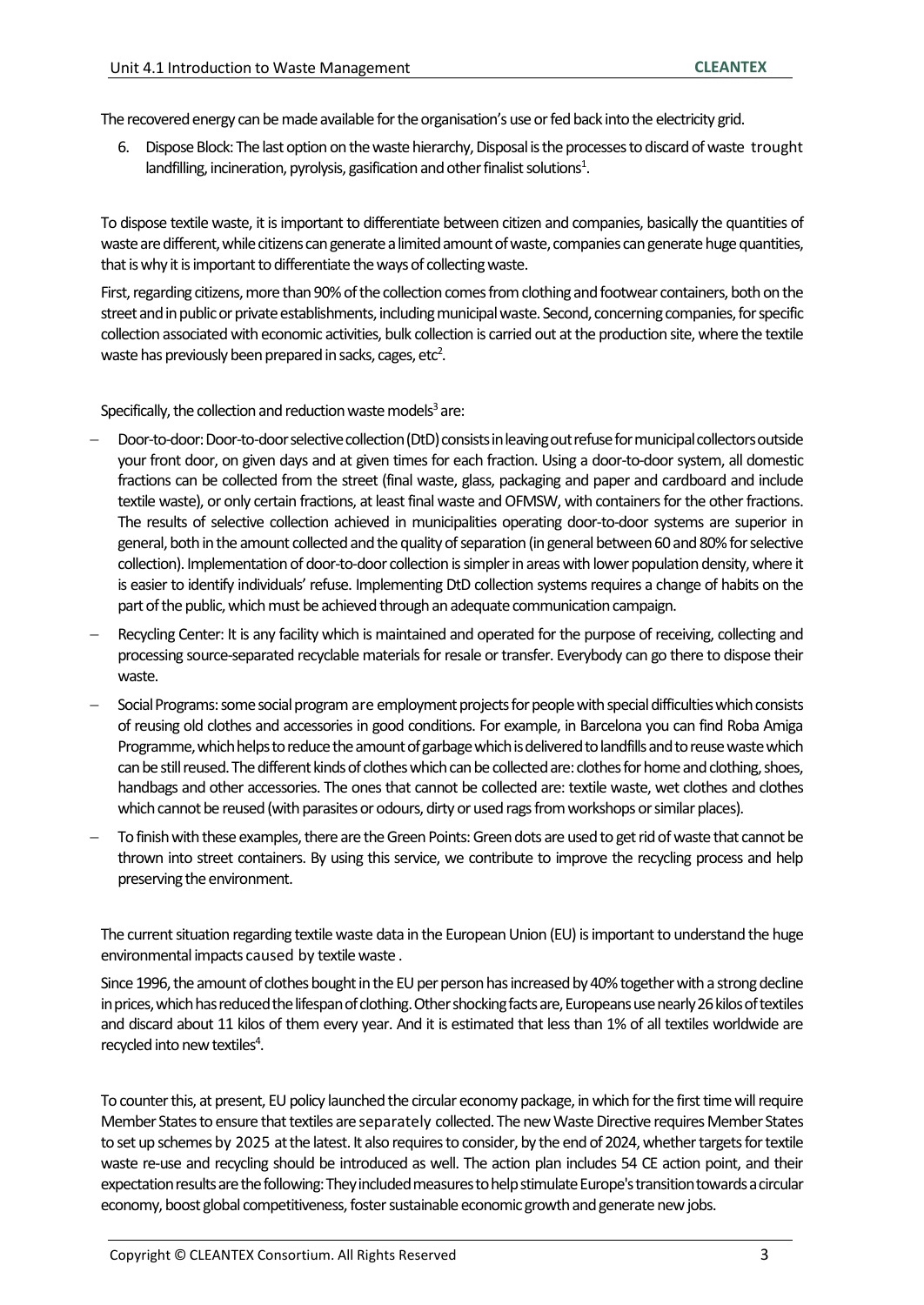Regarding waste reduction targets, the directive also introduces targets for general municipal waste re-use and recycling of 55 % by 2025, 60 % by 2030 and 65 % by 2035. Although not specifically aimed at textiles and clothing, other directives in the circular economy package could also mitigate some of the environmental impacts of textiles and clothes.

Regarding waste disposal, the Landfill Directive requires Member States to reduce 10 % the share of municipal waste landfilled by 2035. Therefore, Member States will be required to establish separate collections of certain waste types, including the obligationto establish them for textiles and hazardous waste from households by 1st of January 2025.<sup>5</sup>

In line with the waste management policies, it is important to highlight the extended producer responsibility (EPR).

EPR can be defined as "an environmental policy approach in which a producer's responsibility for a product is extended to the post-consumer stage of a product's life cycle." EPR is typically understood to involve a shift in responsibility (administratively, financially or physically) from governments or municipalities to producers as well as an encouragement of producers to take environmental considerations into account during the design and manufacture phases of product development. EPR uses financial incentives to encourage manufacturers to design environmentally friendly products by making producers responsible for the end-of-life handling costs of their products. This policy approach, which differs from product stewardship, shares responsibility throughout a product's chain of custody, and it attempts to relieve local governments of the costs of handling certain priority products by requiring manufacturers to standardise the cost of recycling within the price of the product. Therefore, the desire results are:

- $\circ$  EPR seeks to achieve a reduction of the environmental impact of products, throughout their lifespan, from production through end-of-life.
- o In the textile sector, EPR seeks to promote sustainable and treatment of textile waste in accordance with the waste hierarchy.
- o And get the measures to extend producer responsibility to cover the whole product lifecycle via new business models<sup>6</sup>.

Other tools for improving the waste management and recycling are the voluntary standards. The Recycled Claim Standard (RCS) and Global Recycled Standard (GRS) are international, voluntary standards that set requirements for third-party certification of recycled input and chain of custody. The shared goal of the standards is to increase the use of recycled materials. The GRS includes additional criteria for social and environmental processing requirements and chemical restrictions.

The main difference between RCS and GRS $<sup>7</sup>$  are:</sup>

- o GRS is a more rigorous standard.
- o The recycled content requirement in GRS certification is more than 20%; whereas the RCS certification only requires a minimum of 5%.
- o GRS requires environmental and social responsibility audits; RCS does not.
- o Companies should choose GRS or RCS, depending on the customer needs and the product specifications.

The goals of these Standards are:

- o To reduce harmful impact of production to people and the environment.
- o To provide assurance that products are processed more sustainably.
- o To dive higher percentages of recycled content in products.

All these measures try to solve the environmental impact caused for the textile waste management. Textile production takes a lot of water to produce textile, plus land to grow cotton and other fibres. It is estimated that the global textile and clothing industry used 79 billion cubic metres of water in 2015, while the needs of the EU's whole economy amounted to 266 billion cubic metres in 2017. To make a single cotton t-shirt, 2,700 litres of fresh water are required according to estimates, enough to meet one person's drinking needs for 2.5 years. It also affects the water pollution, the release of substances that makes water unsafe for human use and disrupts aquatic ecosystems.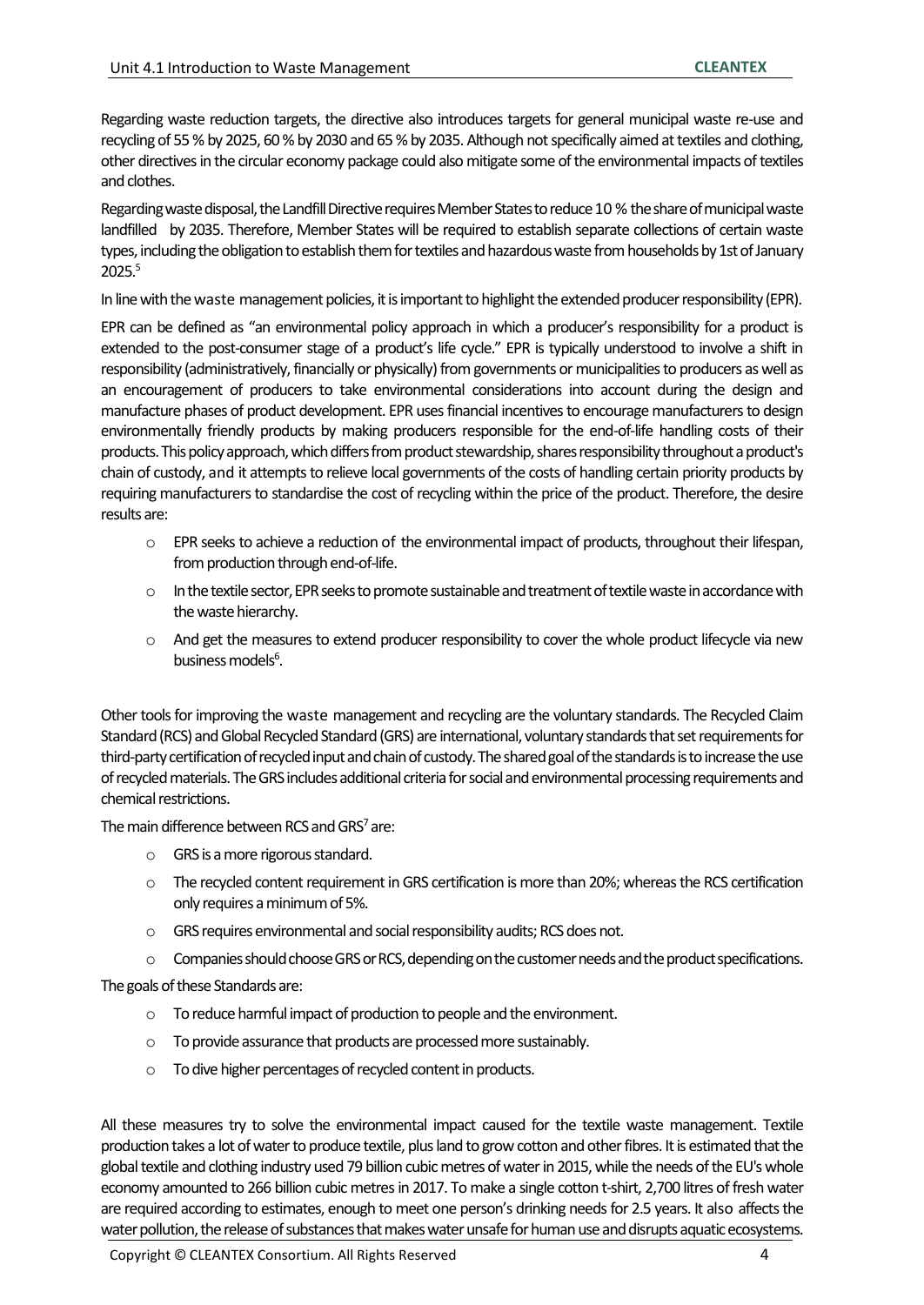The textile production is estimated to be responsible for about 20% of global clean water pollution from dyeing and finishing products. Washing synthetics releases an estimated 0.5 million tonnes of microfibres into the ocean per year. Laundering synthetic clothes accounts for 35% of primary microplastics released into the environment. A single laundry load of polyester clothes can discharge 700,000 microplastic fibres that can end up in the food chain.

In addition, textile waste contributes to greenhouse gas emissions. 87% of the total textile waste ends up incinerated or landfilled, thus, most of them are still discarded and subsequently incinerated, or they reach a landfill where they release methane. The goal of the Landfill Directive is to reduce the share of municipal waste landfilled to 10 % by 2035 for all Member States.

It is estimated that the fashion industry is responsible for 10% of global carbon emissions, more than international flights and maritime shipping combined. According to the European Environment Agency, textile purchases in the EU in 2017 generated about 654 kg of  $CO<sub>2</sub>$  emissions per person. Finally, global textiles and clothing industry was responsible 1715 million tons of  $CO<sub>2</sub>$  emissions in 2015.<sup>4</sup>

To finish with the introduction to waste management, some promoting actions for the prevention and reuse of textile waste are defined below:

- o Revalorisation of textiles by companies, revalorising possible textile waste that was previously discarded but now sustainable practices can be applied and give more value to this textile clothing.
- o WRAP is one of the globe's leading sustainability charities. WRAP is taking action to transform the way the fashion and textiles industry buys, uses and re-uses textiles and clothing. They are convening the sector for a transformational change. Their cross-industry collaborative agreements cut carbon, water and waste from textile supply chains, and bring businesses together in nations around the world to accelerate progress towards a circular textiles economy<sup>8</sup>.
- Other important way to foster sustainability are ecolabels. The main purpose of ecolabels is to stimulate consumers to buy environmentally-sound products and, in turn, to stimulate producers to produce in an environmentally friendly manner. Ecolabels allow consumers to make comparisons among products. Consumers are also provided with the ability to reduce the environmental impacts of their daily activities by purchasing environmentally preferable and healthy products and are able to minimize adverse consequences during the use and disposal. Ecolabelling has emerged globally as a differentiating factor in retail markets for textile and apparel purchases $9$ .
- o Swishing/swapping means exchanging clothes. People take good-looking, clean and presentable clothes that they no longer wear to the event, where others can fall in love with them and give them a second life. Therefore, swishing/swapping is good for the environment. Swishing/swapping events can be organized all over the world<sup>10</sup>.
- Like swishing/swapping is the fashion library. It is an example of a collaborative consumption business model for extended life cycles of textiles, in which a monthly membership fee (often EUR 30-60) allows members to borrow a specific number of pieces of clothing in a set time, typically a few weeks. Clothing libraries can extend the life cycle of a garment two to four times and proportionally reduce the production of new clothing and the associated waste generation and other environmental impacts $^{11}$ .